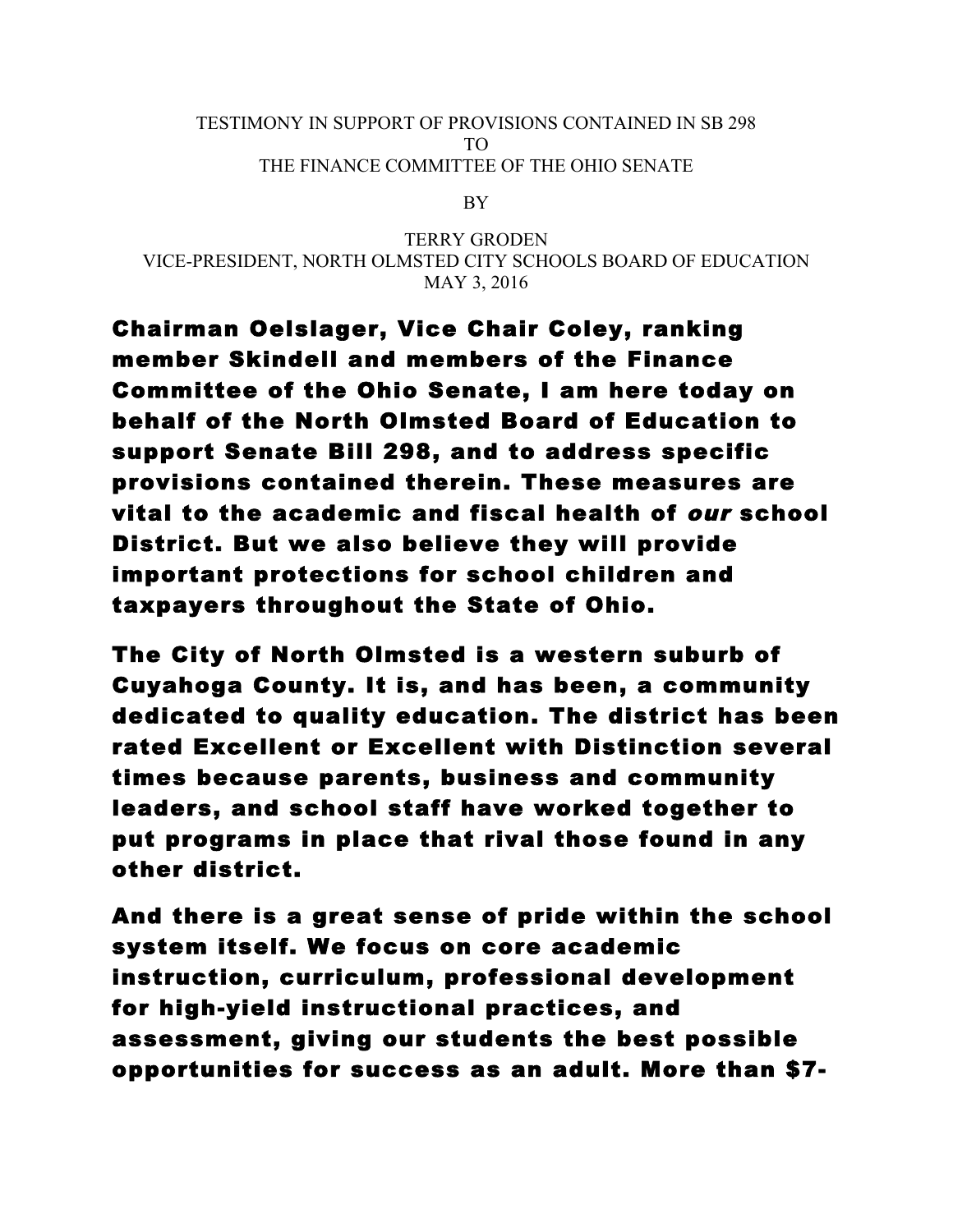Million dollars in scholarships and grants were offered to North Olmsted graduates in 2015 alone.

North Olmsted is also a district that has never opposed choice. We believe every child deserves a quality education no matter where he or she finds it. However, we do oppose inadequate choices.

That brings us to the need for a bill such as SB 298. Many of Ohio's e-schools are, first and foremost, failing to properly educate the students they're supposed to be serving.

By now, everyone who is close to this issue is familiar with Stanford University's CREDO Report. According to that report, Ohio's online students are learning the equivalent of 79 fewer days in reading material, and 144 fewer days in math, in a single year than their traditional public school peers.

Additionally, a report released in 2015 by the Ohio Education Research Center found that, "test scores plummet the year a student transitions to an eschool." And, although students who remain in that e-school eventually may show gains in subsequent years, "their scores remain below the scores they received prior to entering an e-school."

In an article that appeared in the Cleveland Plain Dealer on November 30, 2015, Susan Patrick identified the problem. Ms. Patrick is the head of the International Association for K-12 Online Learning. She said, "Authorizers are not demanding adequate transparency, evidence of quality work at a collegeready level, and are not shutting down or intervening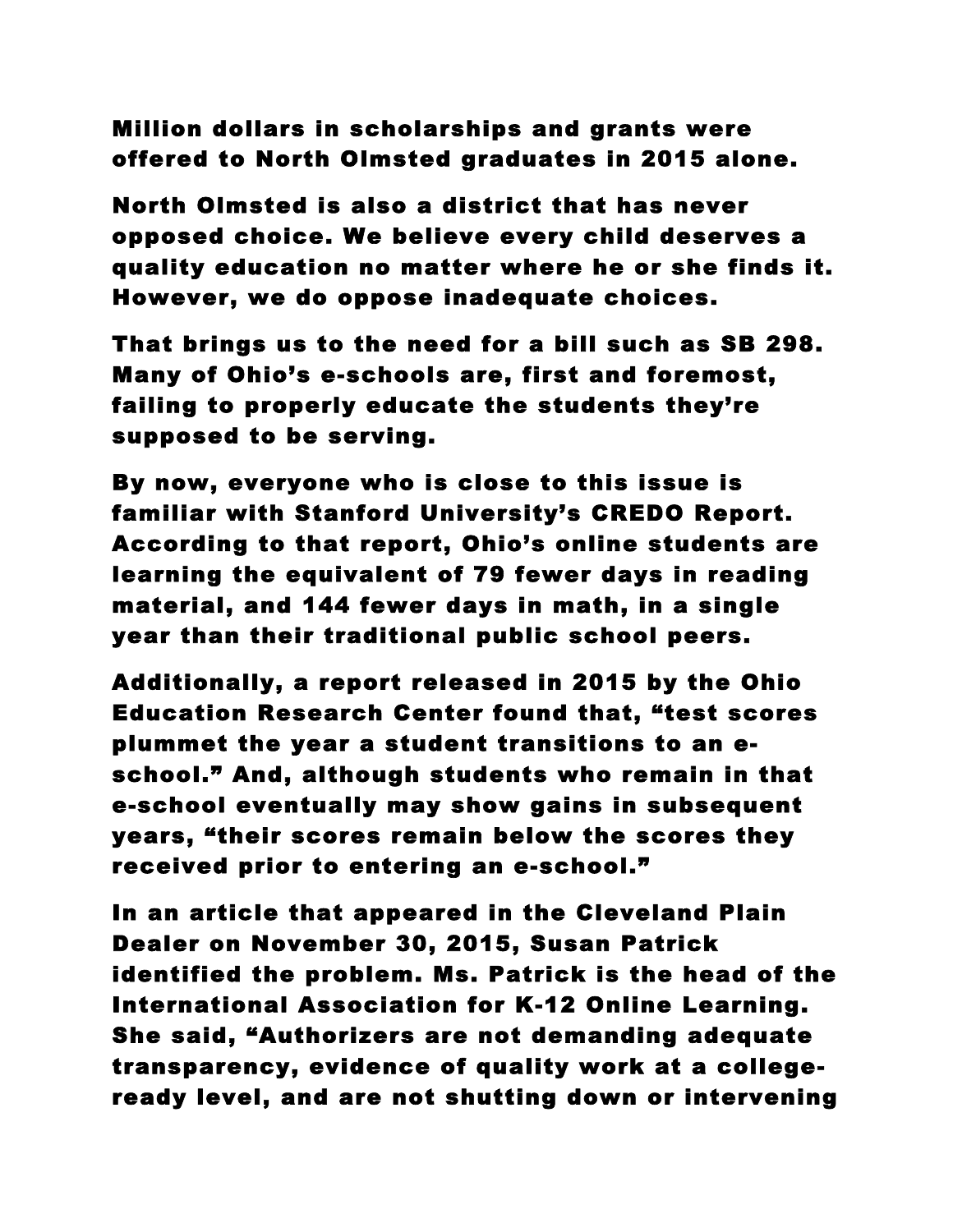in poor performers." Ms. Patrick added that it's "up to the schools to do everything in their power to ensure students can succeed."

The first step toward making sure those students succeed is to make sure they are participating. That is why we support measures in SB 298 that would: a) require an e-school to keep a record of the number of hours in which a student is actively participating in learning opportunities during a consecutive 24 hour period, and b) require an e-school to notify the Department of Education, parents, guardians, custodians and the student's resident district of a student's failure to participate in learning opportunities for 10 consecutive days.

Furthermore, we support the provision requiring a conference between the student's teachers, parents and principal or lead teacher from the e-school, should that student's academic performance continue to decline, for the purpose of evaluating the student's ongoing enrollment at the school.

But among these and other provisions designed to enhance the student's chances for success while attending an e-school, we also support measures in SB 298 that will protect the interests of students and tax payers from the home district.

This year, approximately 50 North Olmsted students chose to attend one of seven different online schools. None of these seven e-schools outperformed North Olmsted in any academic performance metric, yet more than 300-thousand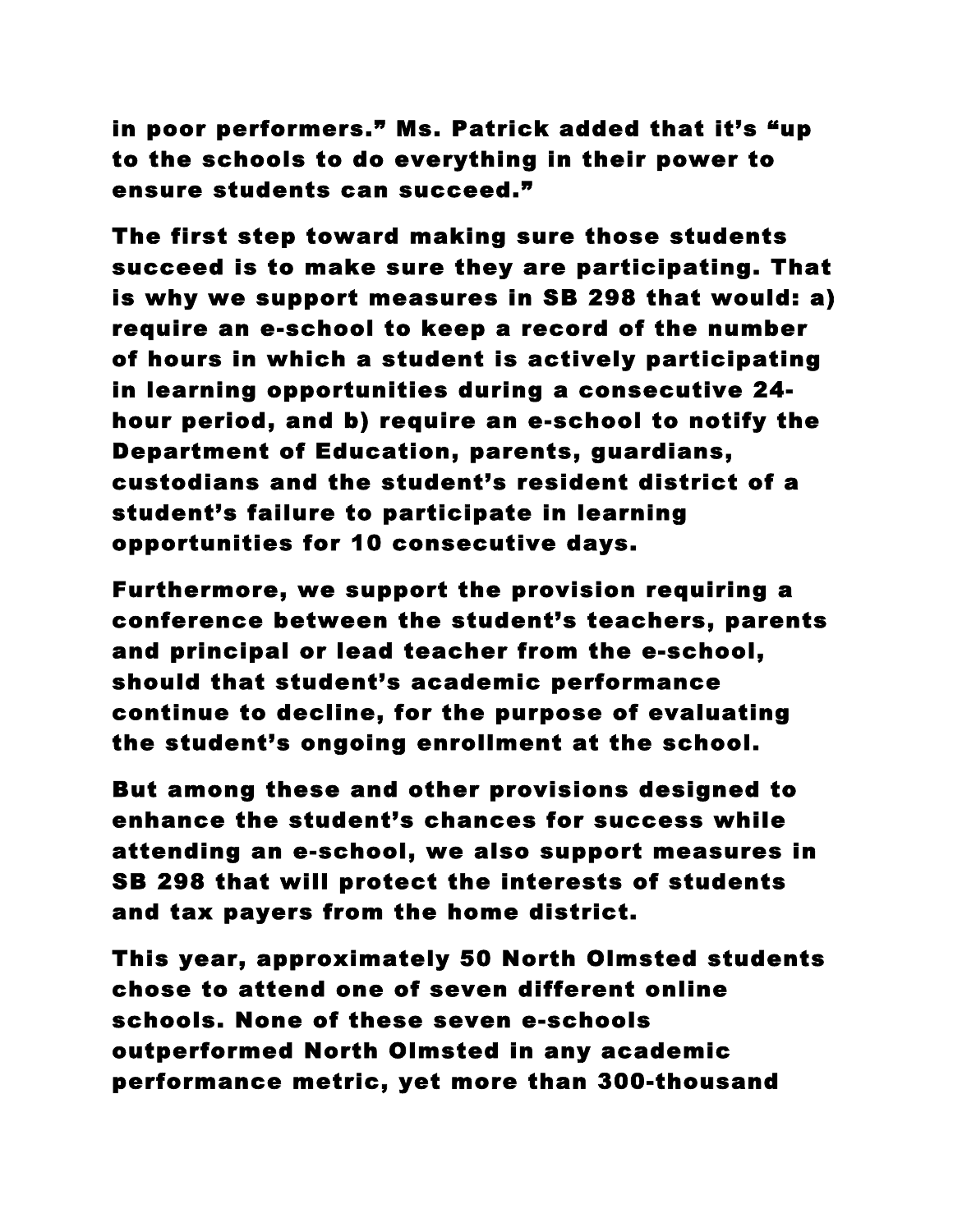dollars (\$314,672 to be a little more exact) was transferred from the District to these schools.

When you consider that North Olmsted receives approximately \$1,642 per student in basic state aid, the net result of these transfers is a loss to the District of \$232,572 dollars.

Whether that much money is actually needed to operate the e-schools that receive it could be answered by the provision in SB 298 to create an E-School Funding Commission.

But what makes the loss of those funds so troubling, beyond the manner in which it compromises our ability to provide all the programs and services expected by the State of Ohio and the residents of North Olmsted, is evidence that at least some of these online schools received more money than deserved due to inflated enrollment counts. We support the enhanced oversight and transparency provisions included in SB 298 to help safeguard the interests of students in traditional public school districts from such practices.

The North Olmsted Board of Education also supports the provision requiring test scores of students who were enrolled in an e-school, but transferred to the student's resident school district, to be attributed to the e-school if that student was enrolled at the eschool for more than 90 days during the year of the transfer.

During the 2015-2016 school year, 41 students have transferred from an e-school to the North Olmsted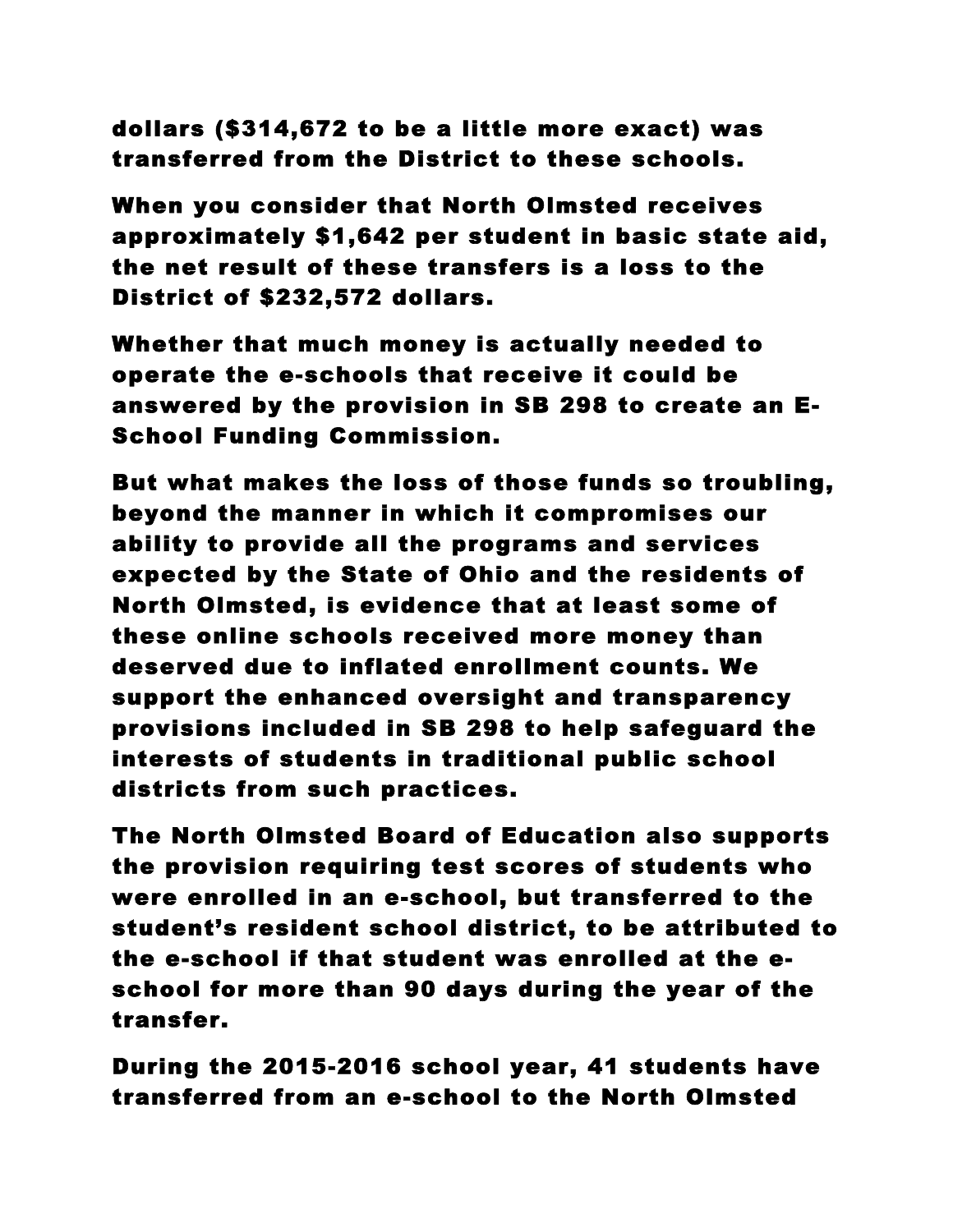City Schools. Of those, 19 students were previously enrolled in our school district but made the decision to return. This situation places the burden on teachers and administrators from the public school district to make up for lost instruction, substantiated by the results cited earlier in the CREDO report, or suffer possible repercussions due to lower performance metric scores.

Lastly, North Olmsted strongly supports the provision in SB 298 related to advertising. We believe e-schools should be required to display some of their key academic grades from the most recent state report card on any advertising, recruiting and/or promotional materials. We believe this is imperative toward helping parents make an informed decision before choosing a school for their children to attend.

Clearly the North Olmsted City Schools are committed to helping all students learn at high levels so they can be successful in school and life. There is growing debate as to whether that can be accomplished through a 100-percent online environment.

Earlier this year, researchers at the Massachusetts Institute of Technology weighed in with a report entitled the Online Education Policy Initiative. According to the report, technology can play a supporting role in the education of an individual, but it cannot "replace the unique contributions teachers make to education through their perception, judgment, creativity, expertise, situational